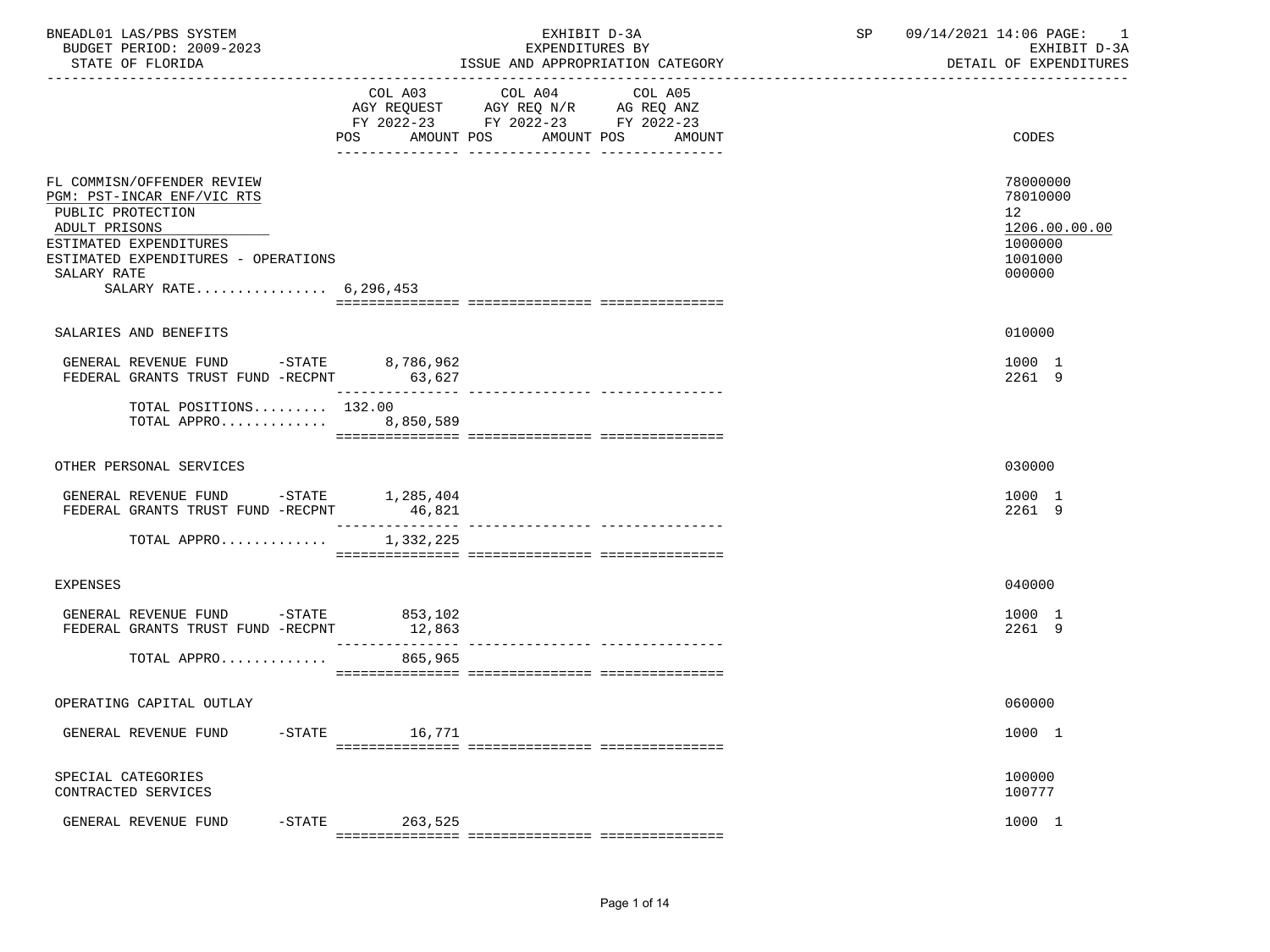| BNEADL01 LAS/PBS SYSTEM<br>BUDGET PERIOD: 2009-2023<br>STATE OF FLORIDA                                                                                                                                            |                 | EXHIBIT D-3A<br>EXPENDITURES BY<br>ISSUE AND APPROPRIATION CATEGORY                                                                      | 09/14/2021 14:06 PAGE: 2<br>SP<br>EXHIBIT D-3A<br>DETAIL OF EXPENDITURES              |
|--------------------------------------------------------------------------------------------------------------------------------------------------------------------------------------------------------------------|-----------------|------------------------------------------------------------------------------------------------------------------------------------------|---------------------------------------------------------------------------------------|
|                                                                                                                                                                                                                    |                 | COL A03 COL A04<br>COL A05<br>AGY REQUEST AGY REQ N/R AG REQ ANZ<br>FY 2022-23 FY 2022-23 FY 2022-23<br>POS AMOUNT POS AMOUNT POS AMOUNT | CODES                                                                                 |
| FL COMMISN/OFFENDER REVIEW<br>PGM: PST-INCAR ENF/VIC RTS<br>PUBLIC PROTECTION<br>ADULT PRISONS<br>ESTIMATED EXPENDITURES<br>ESTIMATED EXPENDITURES - OPERATIONS<br>SPECIAL CATEGORIES<br>RISK MANAGEMENT INSURANCE |                 |                                                                                                                                          | 78000000<br>78010000<br>12<br>1206.00.00.00<br>1000000<br>1001000<br>100000<br>103241 |
| GENERAL REVENUE FUND -STATE 119,165                                                                                                                                                                                |                 |                                                                                                                                          | 1000 1                                                                                |
| LEASE/PURCHASE/EQUIPMENT                                                                                                                                                                                           |                 |                                                                                                                                          | 105281                                                                                |
| GENERAL REVENUE FUND                                                                                                                                                                                               | $-STATE$ 25,000 |                                                                                                                                          | 1000 1                                                                                |
| TR/DMS/HR SVCS/STW CONTRCT                                                                                                                                                                                         |                 |                                                                                                                                          | 107040                                                                                |
| GENERAL REVENUE FUND -STATE 48,493                                                                                                                                                                                 |                 |                                                                                                                                          | 1000 1                                                                                |
| DATA PROCESSING SERVICES<br>OTHER DATA PROCESSING SVCS                                                                                                                                                             |                 |                                                                                                                                          | 210000<br>210014                                                                      |
| GENERAL REVENUE FUND -STATE 896,714                                                                                                                                                                                |                 |                                                                                                                                          | 1000 1                                                                                |
| TOTAL: ESTIMATED EXPENDITURES - OPERATIONS<br>TOTAL POSITIONS 132.00<br>TOTAL ISSUE $12,418,447$<br>TOTAL SALARY RATE 6,296,453                                                                                    |                 |                                                                                                                                          | 1001000                                                                               |
| SALARY INCREASES FOR FY 2021-22 -<br>STATE EMPLOYEE MINIMUM WAGE<br>INCREASE - EFFECTIVE 7/1/2021<br>SALARY RATE<br>SALARY RATE 20,056                                                                             |                 |                                                                                                                                          | 1001030<br>000000                                                                     |
| SALARIES AND BENEFITS                                                                                                                                                                                              |                 |                                                                                                                                          | 010000                                                                                |
| GENERAL REVENUE FUND<br>-STATE<br>FEDERAL GRANTS TRUST FUND -RECPNT                                                                                                                                                | 23,595<br>171   | --------------- -----------------                                                                                                        | 1000 1<br>2261 9                                                                      |
| TOTAL APPRO                                                                                                                                                                                                        | 23,766          |                                                                                                                                          |                                                                                       |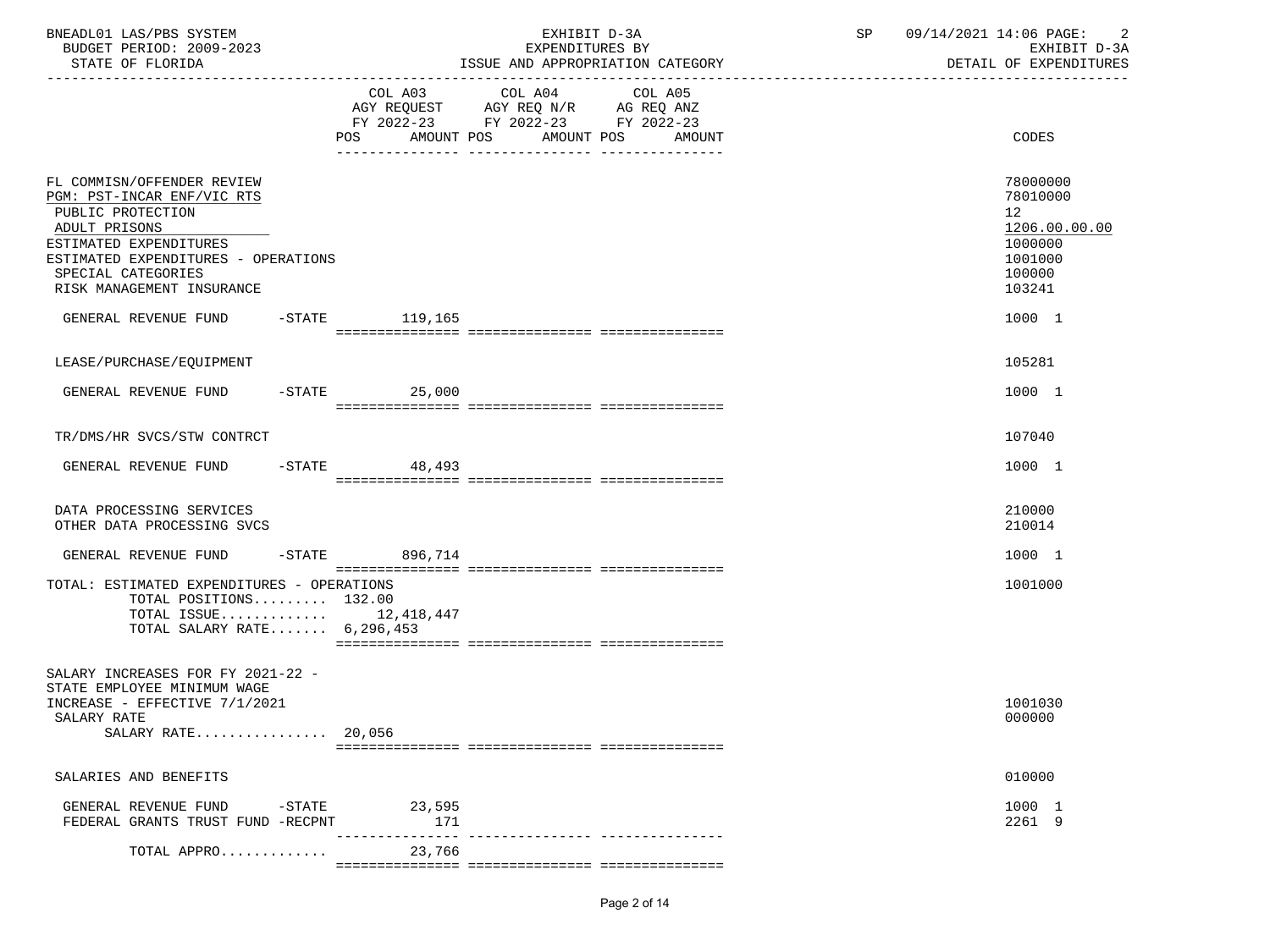| BNEADL01 LAS/PBS SYSTEM<br>BUDGET PERIOD: 2009-2023<br>STATE OF FLORIDA                                                                                                                      |                            | EXHIBIT D-3A<br>EXPENDITURES BY<br>ISSUE AND APPROPRIATION CATEGORY<br>----------------------------------                                   | SP | 09/14/2021 14:06 PAGE:<br>-3<br>EXHIBIT D-3A<br>DETAIL OF EXPENDITURES |
|----------------------------------------------------------------------------------------------------------------------------------------------------------------------------------------------|----------------------------|---------------------------------------------------------------------------------------------------------------------------------------------|----|------------------------------------------------------------------------|
|                                                                                                                                                                                              |                            | COL A03 COL A04<br>COL A05<br>AGY REQUEST AGY REQ N/R AG REQ ANZ<br>FY 2022-23 FY 2022-23 FY 2022-23<br>POS AMOUNT POS AMOUNT POS<br>AMOUNT |    | CODES                                                                  |
| FL COMMISN/OFFENDER REVIEW<br>PGM: PST-INCAR ENF/VIC RTS<br>PUBLIC PROTECTION<br>ADULT PRISONS<br>ESTIMATED EXPENDITURES<br>SALARY INCREASES FOR FY 2021-22 -<br>STATE EMPLOYEE MINIMUM WAGE |                            |                                                                                                                                             |    | 78000000<br>78010000<br>12 <sup>°</sup><br>1206.00.00.00<br>1000000    |
| INCREASE - EFFECTIVE 7/1/2021<br>OTHER PERSONAL SERVICES                                                                                                                                     |                            |                                                                                                                                             |    | 1001030<br>030000                                                      |
| GENERAL REVENUE FUND -STATE 7,959<br>FEDERAL GRANTS TRUST FUND -RECPNT                                                                                                                       | 289                        |                                                                                                                                             |    | 1000 1<br>2261 9                                                       |
| TOTAL APPRO                                                                                                                                                                                  | 8,248                      |                                                                                                                                             |    |                                                                        |
| TOTAL: SALARY INCREASES FOR FY 2021-22 -<br>STATE EMPLOYEE MINIMUM WAGE<br>INCREASE - EFFECTIVE 7/1/2021<br>TOTAL ISSUE 32,014<br>TOTAL SALARY RATE 20,056                                   |                            |                                                                                                                                             |    | 1001030                                                                |
| FLORIDA RETIREMENT SYSTEM<br>ADJUSTMENT - FY 2021-22 - NORMAL<br>COST AND UNFUNDED ACTUARIAL<br>LIABILITY<br>SALARIES AND BENEFITS                                                           |                            |                                                                                                                                             |    | 1001070<br>010000                                                      |
| GENERAL REVENUE FUND -STATE 53,623<br>FEDERAL GRANTS TRUST FUND -RECPNT                                                                                                                      | 389                        |                                                                                                                                             |    | 1000 1<br>2261 9                                                       |
| TOTAL APPRO                                                                                                                                                                                  | ________________<br>54,012 |                                                                                                                                             |    |                                                                        |
| CASUALTY INSURANCE PREMIUM<br>ADJUSTMENT<br>SPECIAL CATEGORIES<br>RISK MANAGEMENT INSURANCE                                                                                                  |                            |                                                                                                                                             |    | 1001090<br>100000<br>103241                                            |
| GENERAL REVENUE FUND                                                                                                                                                                         | -STATE 34,366-             |                                                                                                                                             |    | 1000 1                                                                 |

Page 3 of 14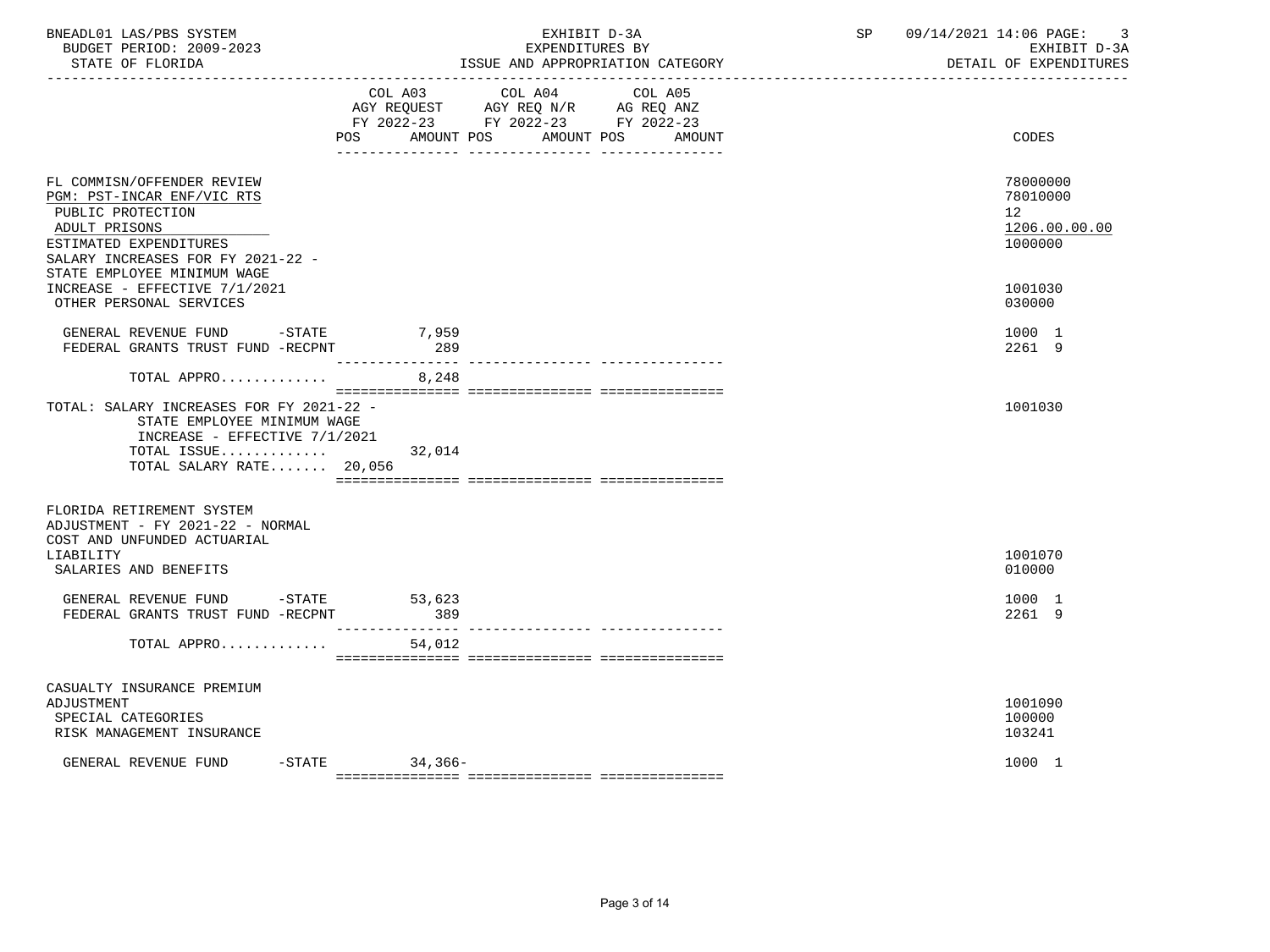| BNEADL01 LAS/PBS SYSTEM<br>BUDGET PERIOD: 2009-2023                                                                                                         | EXHIBIT D-3A<br>EXPENDITURES BY                                                                                                            | 09/14/2021 14:06 PAGE:<br>SP<br>4<br>EXHIBIT D-3A      |
|-------------------------------------------------------------------------------------------------------------------------------------------------------------|--------------------------------------------------------------------------------------------------------------------------------------------|--------------------------------------------------------|
| STATE OF FLORIDA                                                                                                                                            | ISSUE AND APPROPRIATION CATEGORY                                                                                                           | DETAIL OF EXPENDITURES                                 |
|                                                                                                                                                             | FY 2022-23 FY 2022-23 FY 2022-23<br>POS AMOUNT POS AMOUNT POS<br>AMOUNT                                                                    | <b>CODES</b>                                           |
| FL COMMISN/OFFENDER REVIEW<br>PGM: PST-INCAR ENF/VIC RTS<br>PUBLIC PROTECTION<br>ADULT PRISONS<br>ESTIMATED EXPENDITURES<br>REALLOCATION OF HUMAN RESOURCES |                                                                                                                                            | 78000000<br>78010000<br>12<br>1206.00.00.00<br>1000000 |
| OUTSOURCING<br>SPECIAL CATEGORIES<br>TR/DMS/HR SVCS/STW CONTRCT                                                                                             |                                                                                                                                            | 1005900<br>100000<br>107040                            |
| GENERAL REVENUE FUND -STATE                                                                                                                                 | $348-$                                                                                                                                     | 1000 1                                                 |
| NONRECURRING EXPENDITURES<br>INFORMATION TECHNOLOGY (IT)<br>SERVICES PROVIDED BY DEPARTMENT OF                                                              |                                                                                                                                            | 2100000                                                |
| CORRECTIONS<br>DATA PROCESSING SERVICES<br>OTHER DATA PROCESSING SVCS                                                                                       |                                                                                                                                            | 2103006<br>210000<br>210014                            |
| GENERAL REVENUE FUND -STATE 300,000-                                                                                                                        |                                                                                                                                            | 1000 1                                                 |
| WORKLOAD<br>CONVERT OTHER PERSONAL SERVICES                                                                                                                 |                                                                                                                                            | 3000000                                                |
| EMPLOYEES TO FULL-TIME EQUIVALENT<br>POSITIONS<br>SALARY RATE<br>SALARY RATE 506,395                                                                        |                                                                                                                                            | 3000A00<br>000000                                      |
|                                                                                                                                                             |                                                                                                                                            |                                                        |
| SALARIES AND BENEFITS                                                                                                                                       | 14.00                                                                                                                                      | 010000                                                 |
| GENERAL REVENUE FUND -STATE                                                                                                                                 | 877,910                                                                                                                                    | 1000 1                                                 |
| TOTAL: CONVERT OTHER PERSONAL SERVICES<br>EMPLOYEES TO FULL-TIME EQUIVALENT<br>POSITIONS                                                                    |                                                                                                                                            | 3000A00                                                |
| TOTAL POSITIONS 14.00<br>TOTAL ISSUE<br>TOTAL SALARY RATE 506,395                                                                                           | 877,910                                                                                                                                    |                                                        |
|                                                                                                                                                             |                                                                                                                                            |                                                        |
| AGENCY ISSUE NARRATIVE:<br>2022-2023 BUDGET YEAR NARRATIVE:                                                                                                 | IT COMPONENT? NO<br>This issue requests \$877,910 to be transferred from Other Personal Services (OPS) category to the Salary and Benefits |                                                        |

category. This request is to convert OPS Commission Investigator funding to 14 full-time equivalent (FTE) positions.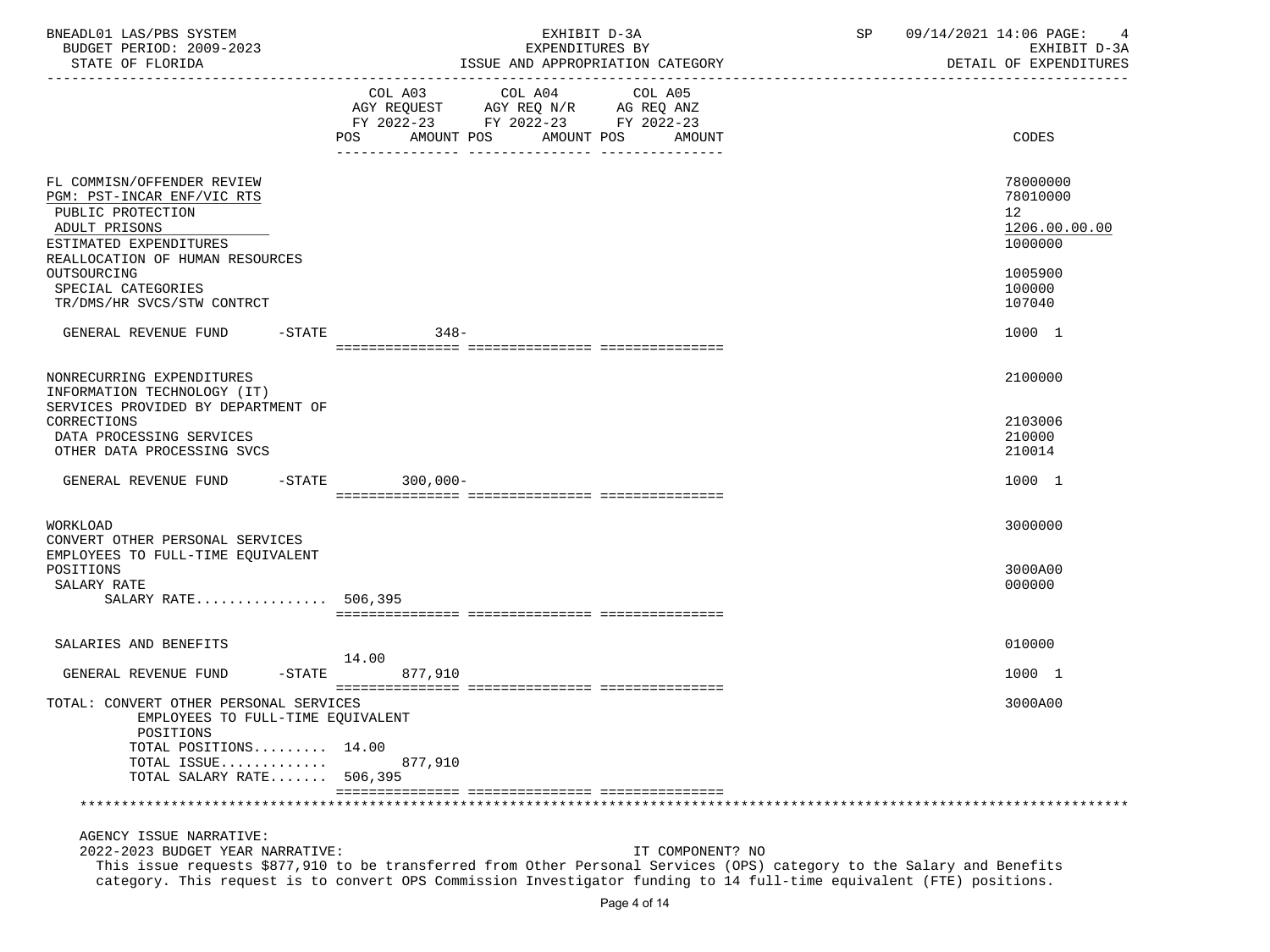| BNEADL01 LAS/PBS SYSTEM<br>BUDGET PERIOD: 2009-2023<br>STATE OF FLORIDA                        | EXHIBIT D-3A<br>EXPENDITURES BY<br>ISSUE AND APPROPRIATION CATEGORY                                                                            | SP.<br>09/14/2021 14:06 PAGE:<br>$-5$<br>EXHIBIT D-3A<br>DETAIL OF EXPENDITURES |
|------------------------------------------------------------------------------------------------|------------------------------------------------------------------------------------------------------------------------------------------------|---------------------------------------------------------------------------------|
|                                                                                                | COL A03 COL A04 COL A05<br>AGY REQUEST AGY REQ N/R AG REQ ANZ<br>FY 2022-23 FY 2022-23 FY 2022-23<br>AMOUNT POS<br>AMOUNT POS<br>POS<br>AMOUNT | CODES                                                                           |
| FL COMMISN/OFFENDER REVIEW<br>PGM: PST-INCAR ENF/VIC RTS<br>PUBLIC PROTECTION<br>ADULT PRISONS |                                                                                                                                                | 78000000<br>78010000<br>12 <sup>°</sup><br>1206.00.00.00                        |
| WORKLOAD<br>CONVERT OTHER PERSONAL SERVICES<br>EMPLOYEES TO FULL-TIME EOUIVALENT<br>POSITIONS  |                                                                                                                                                | 3000000<br>3000A00                                                              |

 This issue directly supports the goals of the Commission's Long Range Program Plan to ensure informed decision-making by the Commission and the Board of Executive Clemency.

 During the last two years, 91% of the OPS Commission Investigators worked 13 months or less prior to leaving employment with the Commission. This turnover rate greatly impacts the ability to have quality staff completing clemency cases.

 Retention is critically important to ensure that the Commission effectively meets its constitutional responsibilities. The Commission operates as the administrative and investigative arm of the Board of Executive Clemency. The forms of clemency include full pardon; pardon without firearm authority; pardon for misdemeanor; commutation of sentence; remission of fines and forfeitures; specific authority to own, possess, or use firearms; restoration of civil rights; and capital case reviews.

 Commission Investigators are responsible for conducting investigations for each clemency application that is presented to the Governor and Cabinet sitting as the Board of Executive Clemency. Commission Investigators interview applicants and conduct comprehensive, confidential investigations utilizing numerous records and multiple databases of county, state, and federal criminal justice agencies. Commission Investigators prepare in-depth confidential investigations for submission to the Commissioners and final comprehensive investigations for the Board of Executive Clemency. These detailed investigations provide a full picture of the applicant's criminal and social history and activities, which assist the Board of Executive Clemency in making informed decisions. Commission Investigators interact with and solicit comments from state attorneys, judges, defense attorneys, victims, victim advocate groups, applicants, and applicant's families.

 A review has shown, in the last two years, 36% of the OPS Commission Investigators either took a reduction in pay to an FTE position within the Commission or left the Commission for another state agency for an FTE position.

 This request will enable the Commission to recruit and retain employees who are capable of working under increasing demands and can conduct-multiple in-depth investigations simultaneously. The lack of new hires with investigative experience causes an unusually long training period before they fully acquire the criminal justice knowledge and investigative skills and master the many criminal justice databases that are critical to perform complex investigations. In addition, the Rules of Executive Clemency are unique and complex in nature, requiring an ability to understand, interpret, and apply complex rules to investigations. Of the current OPS Commission Investigators, 56% have been employed with the Commission for two years or less. Experienced FTE Commission Investigators are constantly taken away from completing investigations to train new OPS Commission Investigators, which reduces productivity. Investigations will be conducted and completed more efficiently as a result of the Commission not spending months continuously training new OPS Commission Investigators.

 Conversion of these OPS to FTE positions will ensure the agency's ability to keep pace with increasing supervisor and personnel management workloads by reducing the labor-intensive demands of recruiting, hiring, and on-boarding new staff.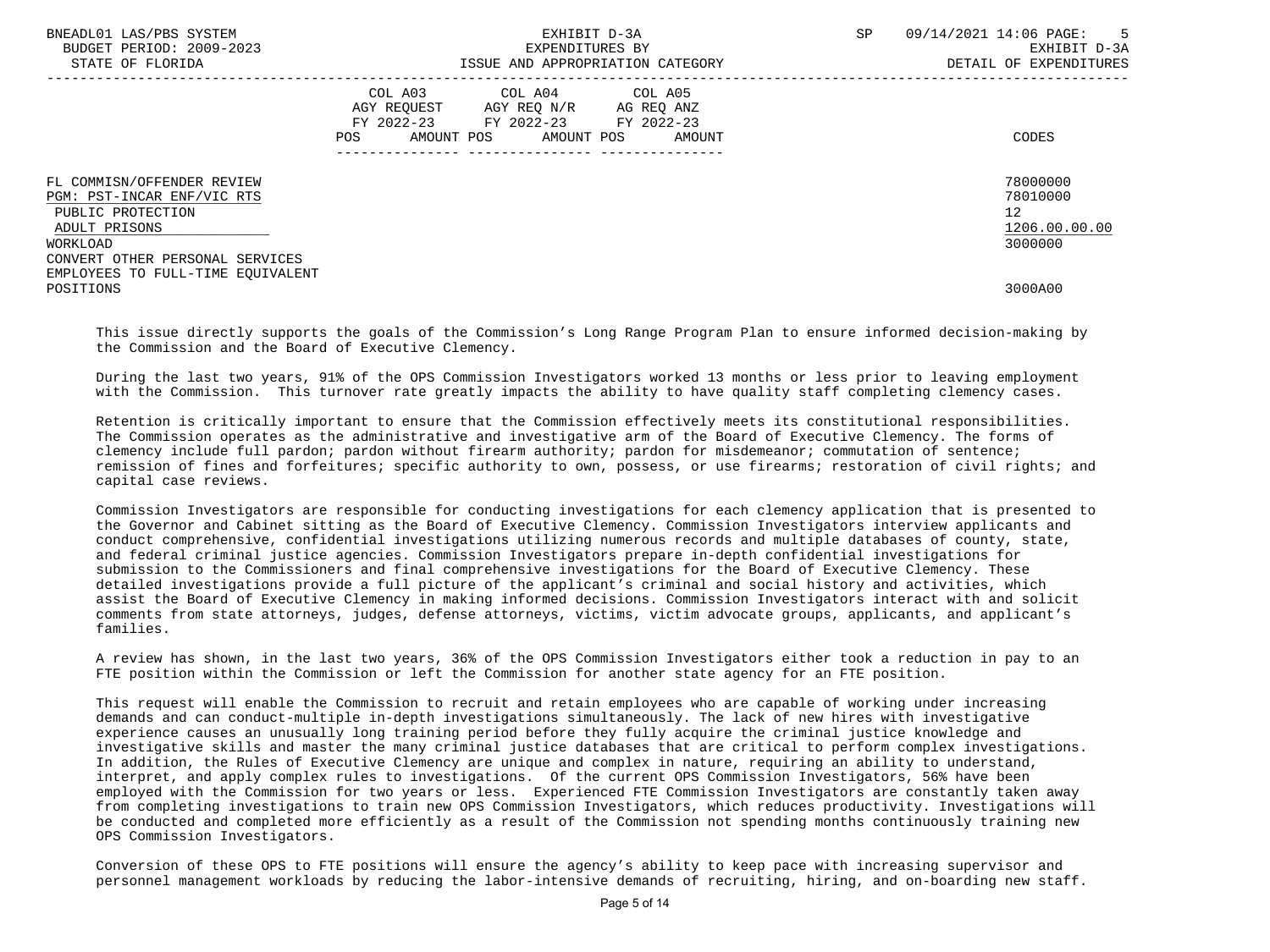| BNEADL01 LAS/PBS SYSTEM<br>BUDGET PERIOD: 2009-2023<br>STATE OF FLORIDA                                    | EXHIBIT D-3A<br>EXPENDITURES BY<br>ISSUE AND APPROPRIATION CATEGORY                                                                         | SP<br>09/14/2021 14:06 PAGE:<br>EXHIBIT D-3A<br>DETAIL OF EXPENDITURES | 6 |
|------------------------------------------------------------------------------------------------------------|---------------------------------------------------------------------------------------------------------------------------------------------|------------------------------------------------------------------------|---|
|                                                                                                            | COL A03 COL A04 COL A05<br>AGY REOUEST AGY REO N/R AG REO ANZ<br>FY 2022-23 FY 2022-23 FY 2022-23<br>AMOUNT POS AMOUNT POS<br>POS<br>AMOUNT | CODES                                                                  |   |
| FL COMMISN/OFFENDER REVIEW<br>PGM: PST-INCAR ENF/VIC RTS<br>PUBLIC PROTECTION<br>ADULT PRISONS<br>WORKLOAD |                                                                                                                                             | 78000000<br>78010000<br>12<br>1206.00.00.00<br>3000000                 |   |
| CONVERT OTHER PERSONAL SERVICES<br>EMPLOYEES TO FULL-TIME EOUIVALENT<br>POSITIONS                          |                                                                                                                                             | 3000A00                                                                |   |

 Transitioning these positions will generate a cost savings to the Agency/State by creating a more stable and experienced staff, increasing efficiency, and reducing training and turnover.

 This request is also consistent with the Governor's priority to ensure public safety and to develop and implement comprehensive threat assessment strategies to identify and prevent threats to the public. This request for funding aligns with the following strategies contained in Florida's Strategic Plan for Economic Development 2018 2023: Section 6.1 Quality of Life and Quality Places Create and sustain vibrant, safe, healthy, and resilient communities that attract workers, residents, businesses, and visitors.

 These positions are above base due to recent changes to the federal rules governing overtime exceptions, employees who were classified as exempt from overtime requirements had to make at least \$455 per week. In September 2019, the Department of Labor increased the minimum salary threshold to \$684 per week, or \$35,568 annually. \*\*\*\*\*\*\*\*\*\*\*\*\*\*\*\*\*\*\*\*\*\*\*\*\*\*\*\*\*\*\*\*\*\*\*\*\*\*\*\*\*\*\*\*\*\*\*\*\*\*\*\*\*\*\*\*\*\*\*\*\*\*\*\*\*\*\*\*\*\*\*\*\*\*\*\*\*\*\*\*\*\*\*\*\*\*\*\*\*\*\*\*\*\*\*\*\*\*\*\*\*\*\*\*\*\*\*\*\*\*\*\*\*\*\*\*\*\*\*\*\*\*\*\*\*\*\*

|                                               |       |           |           |          |          | LAPSE | LAPSED SALARIES |
|-----------------------------------------------|-------|-----------|-----------|----------|----------|-------|-----------------|
|                                               | FTE   | BASE RATE | ADDITIVES | BENEFITS | SUBTOTAL |       | AND BENEFITS    |
| A03 - AGY REQUEST FY 2022-23                  |       |           |           |          |          |       |                 |
| NEW POSITIONS<br>8127 COMMISSION INVESTIGATOR |       |           |           |          |          |       |                 |
| C1001 001                                     | 1.00  | 35,568    | 4,641     | 27,283   | 67,492   | 0.00  | 67,492          |
| C1002 001                                     | 2.00  | 71,136    | 3,802     | 53,553   | 128,491  | 0.00  | 128,491         |
| C1003 001                                     | 11.00 | 391,248   |           | 290,679  | 681,927  | 0.00  | 681,927         |
| TOTALS FOR ISSUE BY FUND                      |       |           |           |          |          |       |                 |
| 1000 GENERAL REVENUE FUND                     |       |           |           |          |          |       | 877,910         |
|                                               | 14.00 | 497,952   | 8,443     | 371,515  | 877,910  |       | 877,910         |
|                                               |       |           |           |          |          |       |                 |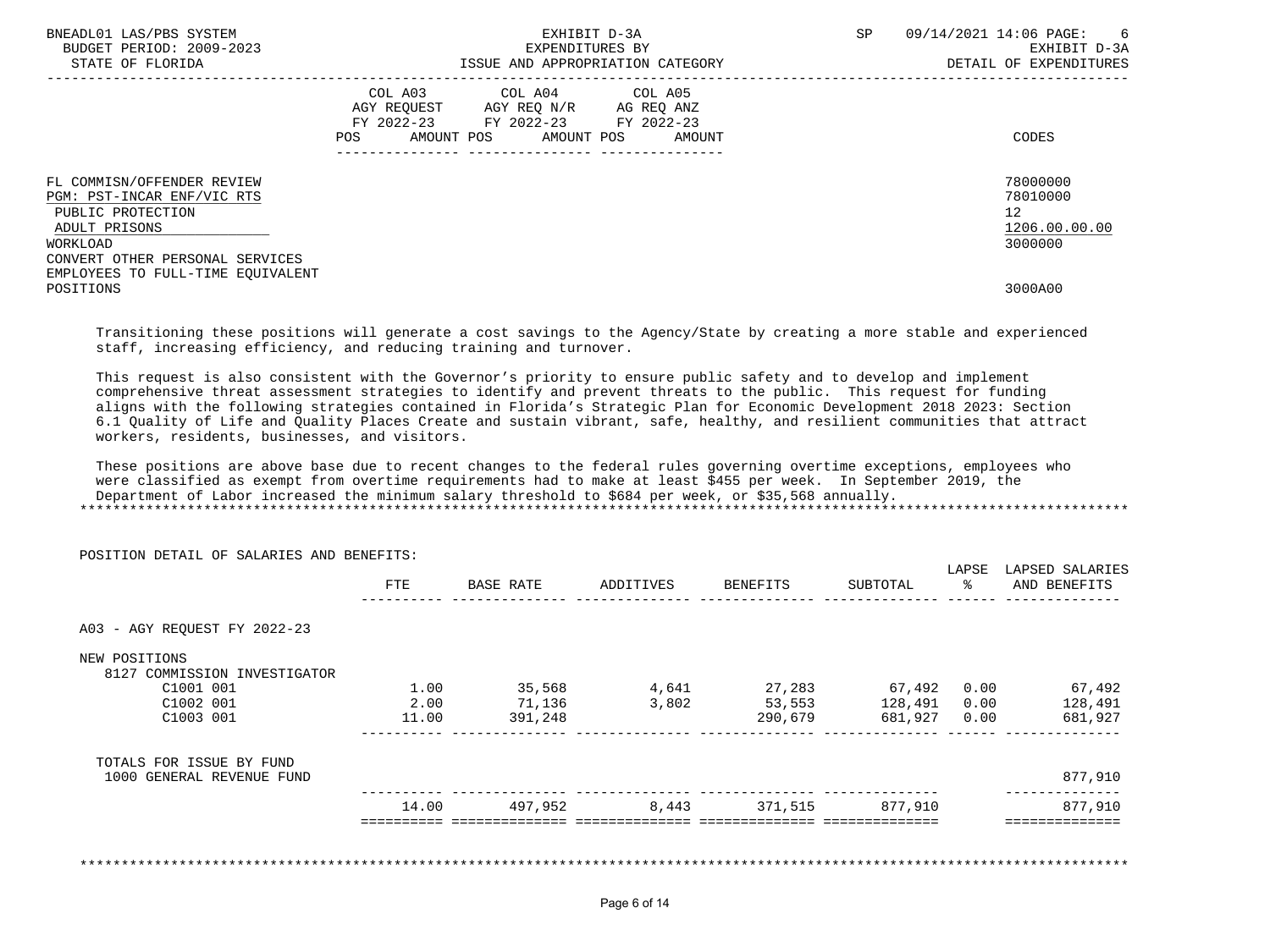| BNEADL01 LAS/PBS SYSTEM<br>BUDGET PERIOD: 2009-2023<br>STATE OF FLORIDA                                                                                                                    | EXHIBIT D-3A<br>EXPENDITURES BY<br>ISSUE AND APPROPRIATION CATEGORY                                            |                                                                                                                                   | SP. | 09/14/2021 14:06 PAGE: 7<br>EXHIBIT D-3A<br>DETAIL OF EXPENDITURES                                   |
|--------------------------------------------------------------------------------------------------------------------------------------------------------------------------------------------|----------------------------------------------------------------------------------------------------------------|-----------------------------------------------------------------------------------------------------------------------------------|-----|------------------------------------------------------------------------------------------------------|
|                                                                                                                                                                                            | POS FOR THE POST OF THE STATE STATE STATE STATE STATE STATE STATE STATE STATE STATE STATE STATE STATE STATE ST | COL A03 COL A04 COL A05<br>AGY REQUEST AGY REQ N/R AG REQ ANZ<br>FY 2022-23 FY 2022-23 FY 2022-23<br>AMOUNT POS AMOUNT POS AMOUNT |     | CODES                                                                                                |
| FL COMMISN/OFFENDER REVIEW<br>PGM: PST-INCAR ENF/VIC RTS<br>PUBLIC PROTECTION<br>ADULT PRISONS<br>WORKLOAD<br>FUNDING FOR LITIGATION EXPENSES<br>SPECIAL CATEGORIES<br>CONTRACTED SERVICES |                                                                                                                |                                                                                                                                   |     | 78000000<br>78010000<br>$12 \overline{ }$<br>1206.00.00.00<br>3000000<br>3000900<br>100000<br>100777 |
| GENERAL REVENUE FUND<br>$-$ STATE                                                                                                                                                          | 130,081 130,081                                                                                                |                                                                                                                                   |     | 1000 1                                                                                               |
|                                                                                                                                                                                            |                                                                                                                |                                                                                                                                   |     |                                                                                                      |

AGENCY ISSUE NARRATIVE:

2022-2023 BUDGET YEAR NARRATIVE: IT COMPONENT? NO

 The Commission requests \$130,081 in nonrecurring funding in General Revenue for litigation expenses to acquire, as necessary, representation in litigation arising from or related to Commission duties and responsibilities. A civil rights action, pursuant to 42 U.S.C. 1983, has been filed in the United States District Court for the Middle District of Florida against the Commissioners in their official capacities, alleging that the parole system is unconstitutional as it applies to juvenile offenders who did not receive a resentencing hearing pursuant to 921.1401 or 921.1402, Florida Statutes. There are currently four named plaintiffs; however, they seek to obtain class action status. The Commission has limited legal staff and resources as it only employs three attorneys, including its general counsel, which makes it difficult for the Office of the General Counsel to handle protracted litigation or litigation pending in venues outside of Leon County without the aid of outside counsel. This funding would cover litigation expenses payable to the Department of Legal Affairs or private counsel, as appropriate. It is foreseeable that, if the Commission does not receive this funding, three full-time and one part-time Other Personal Services clemency positions will need to remain vacant to pay for the litigation.

 This request is also consistent with the Governor's priority to ensure public safety and to develop and implement comprehensive threat assessment strategies to identify and prevent threats to the public. This request for funding aligns with the following strategies contained in Florida's Strategic Plan for Economic Development 2018 2023: Section 6.1 - Quality of Life and Quality Places Create and sustain vibrant, safe, healthy, and resilient communities that attract workers, residents, businesses, and visitors.

\*\*\*\*\*\*\*\*\*\*\*\*\*\*\*\*\*\*\*\*\*\*\*\*\*\*\*\*\*\*\*\*\*\*\*\*\*\*\*\*\*\*\*\*\*\*\*\*\*\*\*\*\*\*\*\*\*\*\*\*\*\*\*\*\*\*\*\*\*\*\*\*\*\*\*\*\*\*\*\*\*\*\*\*\*\*\*\*\*\*\*\*\*\*\*\*\*\*\*\*\*\*\*\*\*\*\*\*\*\*\*\*\*\*\*\*\*\*\*\*\*\*\*\*\*\*\*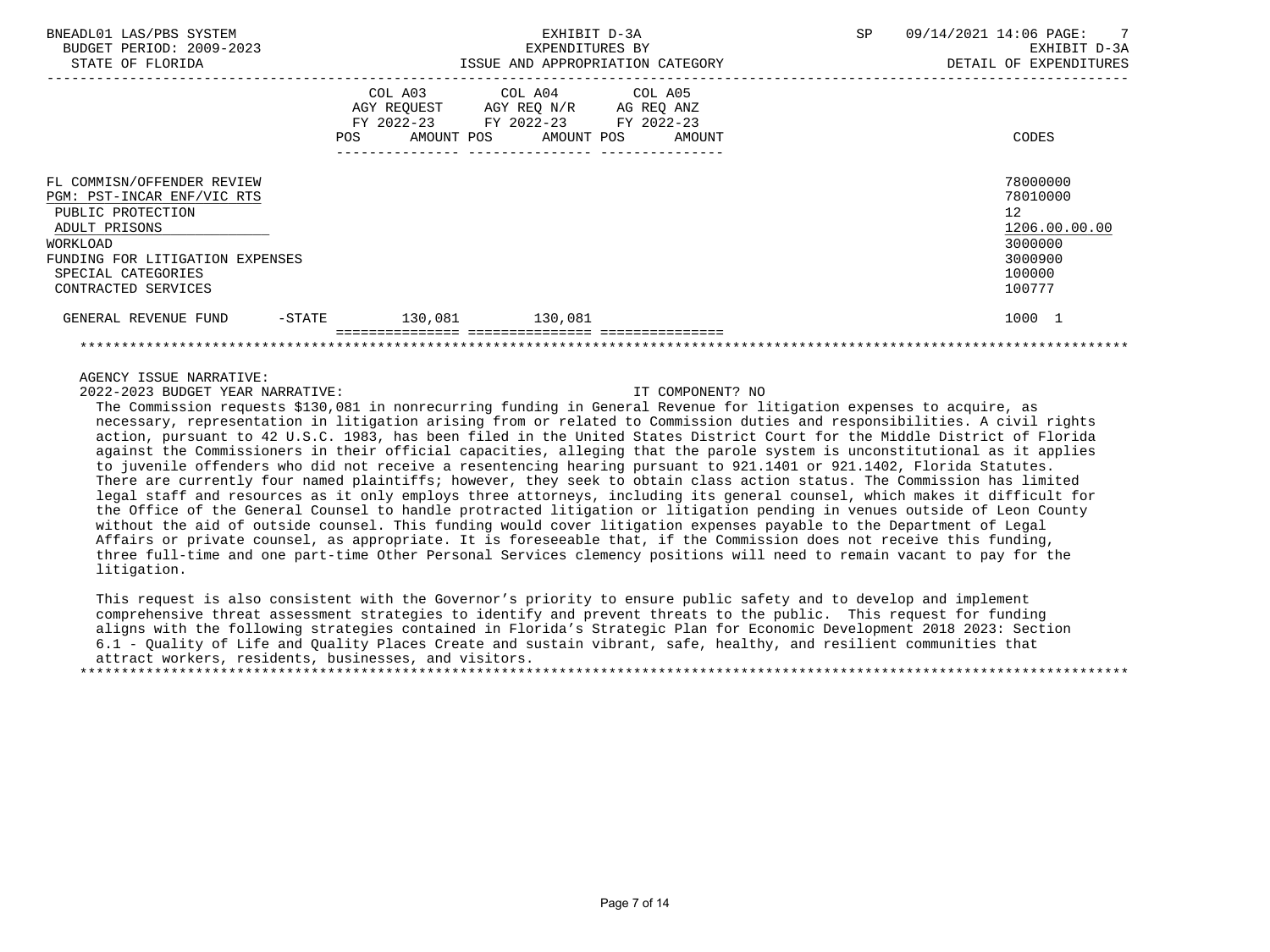| BNEADL01 LAS/PBS SYSTEM<br>BUDGET PERIOD: 2009-2023                                                                                                                                                                                                                                                                                                                                                                                                                                                                                            |     |                 | EXHIBIT D-3A                                                                                      | EXPENDITURES BY      | SP | 09/14/2021 14:06 PAGE:<br>EXHIBIT D-3A<br>DETAIL OF EXPENDITURES |
|------------------------------------------------------------------------------------------------------------------------------------------------------------------------------------------------------------------------------------------------------------------------------------------------------------------------------------------------------------------------------------------------------------------------------------------------------------------------------------------------------------------------------------------------|-----|-----------------|---------------------------------------------------------------------------------------------------|----------------------|----|------------------------------------------------------------------|
|                                                                                                                                                                                                                                                                                                                                                                                                                                                                                                                                                |     |                 | COL A03 COL A04 COL A05<br>AGY REQUEST AGY REQ N/R AG REQ ANZ<br>FY 2022-23 FY 2022-23 FY 2022-23 |                      |    |                                                                  |
|                                                                                                                                                                                                                                                                                                                                                                                                                                                                                                                                                | POS | AMOUNT POS      |                                                                                                   | AMOUNT POS<br>AMOUNT |    | CODES                                                            |
| FL COMMISN/OFFENDER REVIEW<br>PGM: PST-INCAR ENF/VIC RTS<br>PUBLIC PROTECTION                                                                                                                                                                                                                                                                                                                                                                                                                                                                  |     |                 |                                                                                                   |                      |    | 78000000<br>78010000<br>12                                       |
| ADULT PRISONS                                                                                                                                                                                                                                                                                                                                                                                                                                                                                                                                  |     |                 |                                                                                                   |                      |    | 1206.00.00.00                                                    |
| PROGRAM REDUCTIONS<br>REDUCE OTHER PERSONAL SERVICES<br>EMPLOYEES CONVERTED TO FULL-TIME                                                                                                                                                                                                                                                                                                                                                                                                                                                       |     |                 |                                                                                                   |                      |    | 33V0000                                                          |
| EQUIVALENT POSITIONS<br>OTHER PERSONAL SERVICES                                                                                                                                                                                                                                                                                                                                                                                                                                                                                                |     |                 |                                                                                                   |                      |    | 33V0220<br>030000                                                |
| GENERAL REVENUE FUND                                                                                                                                                                                                                                                                                                                                                                                                                                                                                                                           |     | -STATE 877,910- |                                                                                                   |                      |    | 1000 1                                                           |
|                                                                                                                                                                                                                                                                                                                                                                                                                                                                                                                                                |     |                 |                                                                                                   |                      |    |                                                                  |
| AGENCY ISSUE NARRATIVE:                                                                                                                                                                                                                                                                                                                                                                                                                                                                                                                        |     |                 |                                                                                                   |                      |    |                                                                  |
| 2022-2023 BUDGET YEAR NARRATIVE:<br>This issue reduces Other Personal Services funding due to the request to convert OPS employees to full-time equivalent<br>positions, please see issue code 3000A00.                                                                                                                                                                                                                                                                                                                                        |     |                 |                                                                                                   | IT COMPONENT? NO     |    |                                                                  |
| This request is also consistent with the Governor's priority to ensure public safety and to develop and implement<br>comprehensive threat assessment strategies to identify and prevent threats to the public. This request for funding<br>aligns with the following strategies contained in Florida's Strategic Plan for Economic Development 2018 2023: Section<br>6.1 Quality of Life and Quality Places Create and sustain vibrant, safe, healthy, and resilient communities that attract<br>workers, residents, businesses, and visitors. |     |                 |                                                                                                   |                      |    |                                                                  |
| COMMISSION OPERATIONS                                                                                                                                                                                                                                                                                                                                                                                                                                                                                                                          |     |                 |                                                                                                   |                      |    | 4000000                                                          |
| FUNDING FOR TEMPORARY COMMISSIONERS<br>OTHER PERSONAL SERVICES                                                                                                                                                                                                                                                                                                                                                                                                                                                                                 |     |                 |                                                                                                   |                      |    | 4001200<br>030000                                                |
| GENERAL REVENUE FUND -STATE                                                                                                                                                                                                                                                                                                                                                                                                                                                                                                                    |     | 5,174           |                                                                                                   |                      |    | 1000 1                                                           |
|                                                                                                                                                                                                                                                                                                                                                                                                                                                                                                                                                |     |                 |                                                                                                   |                      |    |                                                                  |
| AGENCY ISSUE NARRATIVE:<br>2022-2023 BUDGET YEAR NARRATIVE:<br>This issue requests \$5,174 in recurring funds to provide additional funding for temporary Commissioners. The Commission<br>is requesting an increase in a temporary Commissioner's daily rate of pay from the current \$100 per day to \$200 per day.                                                                                                                                                                                                                          |     |                 |                                                                                                   | IT COMPONENT? NO     |    |                                                                  |
| Section 947.04(1), F.S., states, "any such commissioner shall be paid \$100 for each day or portion of a day spent on the<br>work of the commission." Paying a temporary Commissioner \$100 a day for an 8-hour workday equates to less than the<br>state's \$13.00 minimum hourly wage. Last year, the Legislature provided in the General Appropriations bill that,<br>notwithstanding the s. 947.04(1), F.S., \$100 daily rate of pay, temporary Commissioners were to be paid \$13.00 an hour                                              |     |                 |                                                                                                   |                      |    |                                                                  |

 for hours spent on the work of the Commission. This \$13.00 an hour rate equates to a daily rate of pay of \$104 a day for fiscal year 2021-22. As the provisions in the General Appropriations bill expire July 1, 2022, which include an order to ensure that temporary Commissioners are not paid less than the state's minimum hourly wage, the issue of paying temporary Commissioners more than \$100 a day will again need to be addressed in the General Appropriations bill.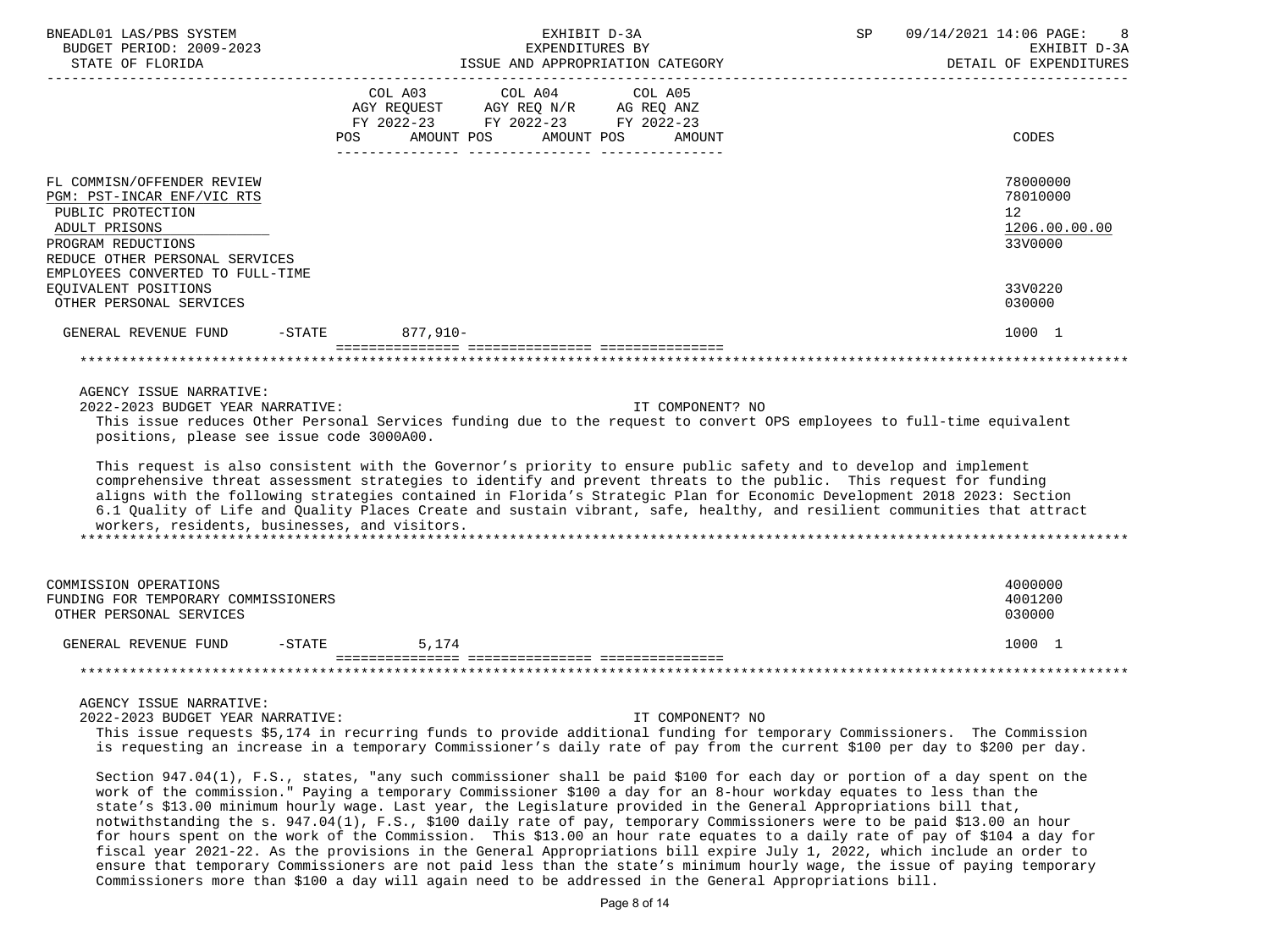| BNEADL01 LAS/PBS SYSTEM<br>BUDGET PERIOD: 2009-2023 | EXHIBIT D-3A<br>EXPENDITURES BY                                                        |                                                                     | <b>SP</b> | 09/14/2021 14:06 PAGE:<br>9<br>EXHIBIT D-3A |  |
|-----------------------------------------------------|----------------------------------------------------------------------------------------|---------------------------------------------------------------------|-----------|---------------------------------------------|--|
| STATE OF FLORIDA                                    |                                                                                        | ISSUE AND APPROPRIATION CATEGORY                                    |           | DETAIL OF EXPENDITURES                      |  |
|                                                     | COL A03<br>AGY REOUEST<br>AGY REO N/R<br>FY 2022-23<br>FY 2022-23<br>POS<br>AMOUNT POS | COL A04 COL A05<br>AG REO ANZ<br>FY 2022-23<br>AMOUNT POS<br>AMOUNT |           | CODES                                       |  |
| FL COMMISN/OFFENDER REVIEW                          |                                                                                        |                                                                     |           | 78000000                                    |  |
| PGM: PST-INCAR ENF/VIC RTS                          |                                                                                        |                                                                     |           | 78010000                                    |  |
| PUBLIC PROTECTION                                   |                                                                                        |                                                                     |           | 12                                          |  |
| ADULT PRISONS                                       |                                                                                        |                                                                     |           | 1206.00.00.00                               |  |
| COMMISSION OPERATIONS                               |                                                                                        |                                                                     |           | 4000000                                     |  |
| FUNDING FOR TEMPORARY COMMISSIONERS                 |                                                                                        |                                                                     |           | 4001200                                     |  |

 Retired and former Commissioners are authorized by the Governor and Cabinet to act as temporary Commissioners when sitting Commissioners are on annual or sick leave, or when a vacancy on the Commission is created or otherwise exists. Temporary Commissioners perform all the duties of a sitting Commissioner, including making public safety decisions, revocation decisions, release decisions, and issuing warrants for violations of the various forms of Commission supervision. The temporary Commissioners currently authorized by the Governor and Cabinet to act when needed for sitting Commissioners each have more than 30 years of experience in the criminal justice field, with at least six years of that experience serving as an appointed Commissioner. In addition, temporary Commissioners must dedicate time to be trained on all new and relevant federal and state legislation, Commission rules, and Commission policy and procedure.

 Currently, sitting Commissioners receive pay equal to \$45.91 an hour for the same responsibilities and work temporary Commissioners perform. The current temporary Commissioner rate of pay has made it increasingly difficult to persuade former and retired Commissioners to put in the time and effort necessary to adequately prepare cases for a Commission vote on revocation and release decisions, and determine whether to issue warrants for violation of supervision.

 Section 25.073, F.S., provides that retired justices or judges assigned to temporary duty, "shall be paid not less than \$200 for each day or portion of a day that such justice or judge is assigned to temporary duty." The work that a temporary Commissioner performs is similar to that of a retired justice or judge assigned to temporary duty. Temporary Commissioners must familiarize themselves with each case on a docket to make informed decisions regarding the early release of an inmate, conditions of supervised release for an inmate, the possible revocation of an offender, or the decision to issue a warrant.

 Currently, there are only four (4) former or retired Commissioners who are available and authorized by the Governor and Cabinet to act as a temporary Commissioner. The Commission is required to have a quorum of Commissioners to conduct its statutorily and legislatively mandated duties. If the Commission is unable to sit a quorum, statutorily mandated timeframes for votes on parole, conditional release, conditional medical release, addiction recovery release, supervision reviews, and revocations hearings, cannot be met. The ability to retain qualified former or retired Commissioners to vote in the absence of a sitting Commissioner ensures knowledgeable and informed persons are making the necessary and critical revocation and release decisions.

 Temporary Commissioners are estimated to work a total of 51 days in FY 2022-2023. The Commission is requesting \$5,174 in recurring Other Personal Services funds.

 The Commission is requesting an increase in a temporary Commissioner's daily rate of pay from the current \$100 per day to \$200 per day to attract and retain qualified retired or former Commissioners.

 This issue is consistent with the Governor's priority to ensure public safety to develop and implement comprehensive threat assessment strategies to identify and prevent threats to the public. This request for funding aligns with the following strategies contained in Florida's Strategic Plan for Economic Development 2018-2023: Section 6.1 - Quality of Life and Quality Places Create and sustain vibrant, safe, healthy, and resilient communities that attract workers, residents, businesses, and visitors. \*\*\*\*\*\*\*\*\*\*\*\*\*\*\*\*\*\*\*\*\*\*\*\*\*\*\*\*\*\*\*\*\*\*\*\*\*\*\*\*\*\*\*\*\*\*\*\*\*\*\*\*\*\*\*\*\*\*\*\*\*\*\*\*\*\*\*\*\*\*\*\*\*\*\*\*\*\*\*\*\*\*\*\*\*\*\*\*\*\*\*\*\*\*\*\*\*\*\*\*\*\*\*\*\*\*\*\*\*\*\*\*\*\*\*\*\*\*\*\*\*\*\*\*\*\*\*

 $P^*$ age 9 of 14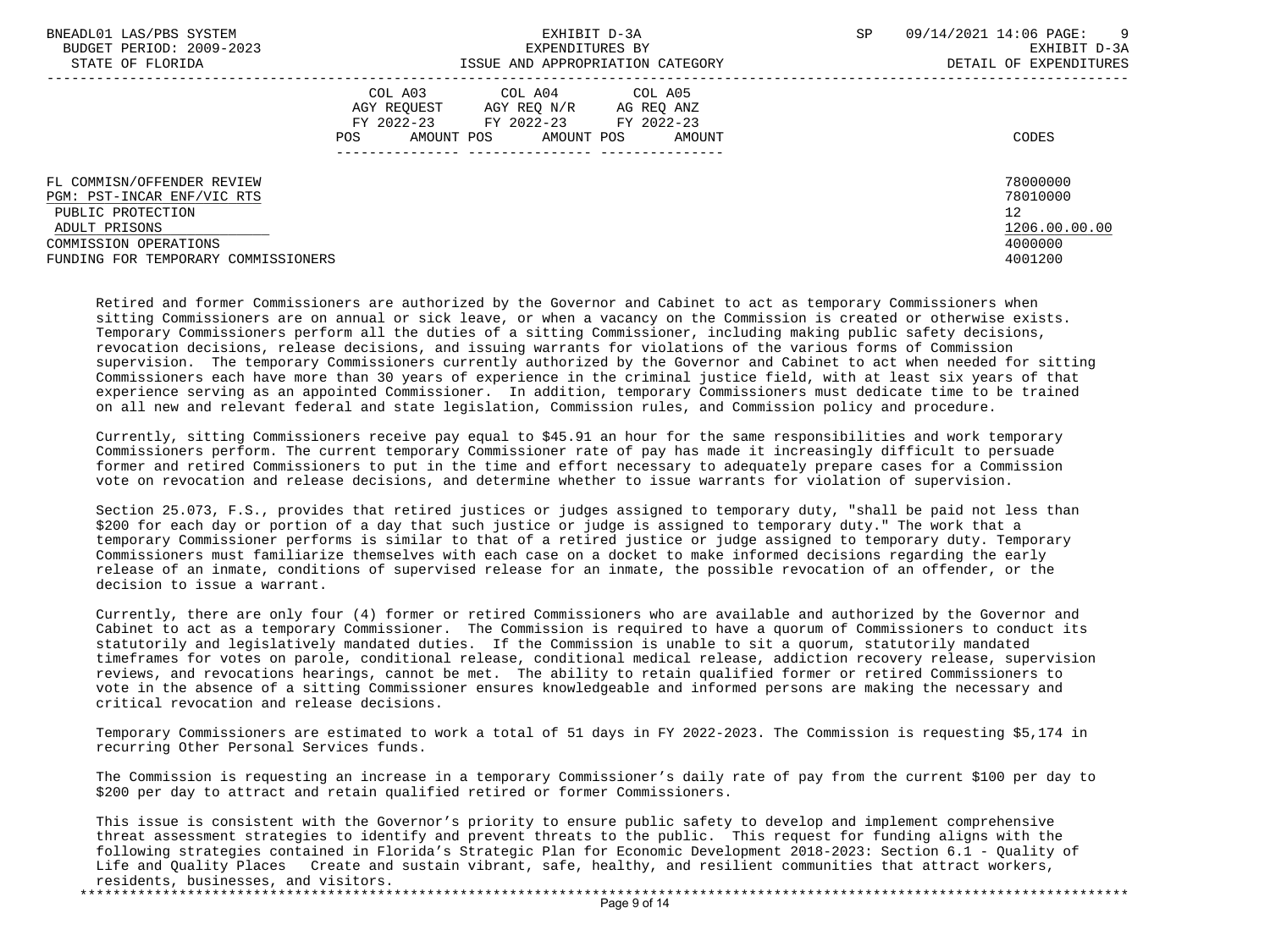| BNEADL01 LAS/PBS SYSTEM<br>BUDGET PERIOD: 2009-2023<br>STATE OF FLORIDA                                                                                                                    | EXHIBIT D-3A<br>EXPENDITURES BY<br>ISSUE AND APPROPRIATION CATEGORY                                                                             | SP<br>09/14/2021 14:06 PAGE: 10<br>EXHIBIT D-3A<br>DETAIL OF EXPENDITURES   |
|--------------------------------------------------------------------------------------------------------------------------------------------------------------------------------------------|-------------------------------------------------------------------------------------------------------------------------------------------------|-----------------------------------------------------------------------------|
|                                                                                                                                                                                            | COL A03 COL A04 COL A05<br>AGY REQUEST AGY REQ N/R AG REQ ANZ<br>FY 2022-23 FY 2022-23 FY 2022-23<br>AMOUNT POS AMOUNT POS AMOUNT<br><b>POS</b> | CODES                                                                       |
| FL COMMISN/OFFENDER REVIEW<br>PGM: PST-INCAR ENF/VIC RTS<br>PUBLIC PROTECTION<br>ADULT PRISONS<br>COMMISSION OPERATIONS<br>COMMISSIONERS PAY INCREASE<br>SALARY RATE<br>SALARY RATE 98,482 |                                                                                                                                                 | 78000000<br>78010000<br>12<br>1206.00.00.00<br>4000000<br>4005A00<br>000000 |
| SALARIES AND BENEFITS                                                                                                                                                                      |                                                                                                                                                 | 010000                                                                      |
| GENERAL REVENUE FUND -STATE                                                                                                                                                                | 134,584                                                                                                                                         | 1000 1                                                                      |
| TOTAL: COMMISSIONERS PAY INCREASE<br>TOTAL ISSUE $134,584$<br>TOTAL SALARY RATE 98,482                                                                                                     |                                                                                                                                                 | 4005A00                                                                     |
|                                                                                                                                                                                            |                                                                                                                                                 |                                                                             |

AGENCY ISSUE NARRATIVE:

2022-2023 BUDGET YEAR NARRATIVE: IT COMPONENT? NO

 This issue requests \$134,584 in recurring funds to increase the salary and benefits of each of the Commissioners. This issue increases the Chairman's salary to \$135,000 and the other two Commissioners to \$125,000.

 There are three Commissioners appointed by the Governor and Cabinet, then confirmed by the Senate for 6-year terms. They preside over meetings in Tallahassee and various locations throughout the state where they make a variety of determinations regarding parole, conditional medical release, conditional release, addiction recovery release, and revocation of post release supervision. Commissioners are also responsible for reviewing and making recommendations on cases that go before the Board of Executive Clemency. Each year, Commissioners are responsible for over 12,000 determinations regarding offenders. During fiscal year 2020 2021, Commissioners made 1,260 parole determinations, 1,360 revocation determinations, issued 1,657 warrants, set conditions for 6,335 inmates released to conditional release supervision, set conditions for 722 inmates released on addiction recovery supervision, granted 88 conditional medical release cases, and made advisory recommendations on 721 clemency cases for the Board of Executive Clemency.

 Each Commissioner handles a high-volume case load at a current salary of \$95,506. In the last twelve years, the Commissioner salary has only been increased by \$2,931.

 As the agency head, the Chairman has the sole administrative responsibility among the three commissioners, and this includes legislative, budget, and overall management of the agency. The Chairman's responsibilities far exceed those of the other commissioners, and the Chairman's salary compensation should reflect those additional responsibilities. The Chairman's salary should be on par with the salaries of all five public service Commissioners, whose base rate is \$135,997.32, and the lowest paid Administrative Law Judges, whose base rate is \$126,762.36.

 To implement this change, it is requested that the salaries and benefits section of 2022 2023 Appropriations Act be updated to a base salary of \$135,000 for the Chairman and \$125,000 for the Commissioners.

This issue is consistent with the Governor's priority to ensure public safety to develop and implement comprehensive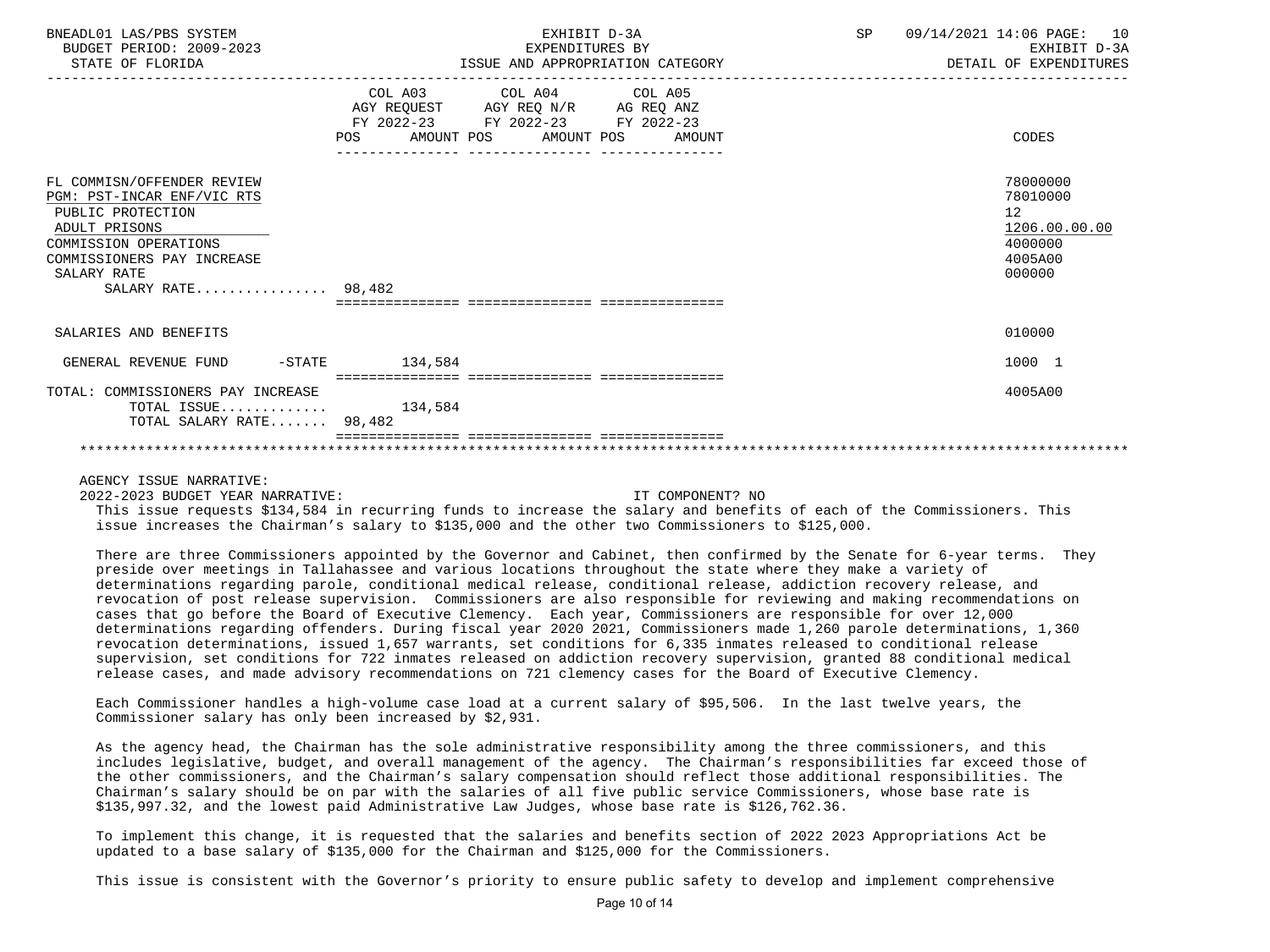| BNEADL01 LAS/PBS SYSTEM<br>BUDGET PERIOD: 2009-2023<br>STATE OF FLORIDA                                                                               | EXHIBIT D-3A<br>EXPENDITURES BY<br>ISSUE AND APPROPRIATION CATEGORY                                                                                  | <b>SP</b><br>09/14/2021 14:06 PAGE: 11<br>EXHIBIT D-3A<br>DETAIL OF EXPENDITURES |
|-------------------------------------------------------------------------------------------------------------------------------------------------------|------------------------------------------------------------------------------------------------------------------------------------------------------|----------------------------------------------------------------------------------|
|                                                                                                                                                       | COL A03 COL A04 COL A05<br>AGY REOUEST<br>AGY REO N/R<br>AG REO ANZ<br>FY 2022-23 FY 2022-23 FY 2022-23<br>AMOUNT POS<br>AMOUNT POS<br>POS<br>AMOUNT | CODES                                                                            |
| FL COMMISN/OFFENDER REVIEW<br>PGM: PST-INCAR ENF/VIC RTS<br>PUBLIC PROTECTION<br>ADULT PRISONS<br>COMMISSION OPERATIONS<br>COMMISSIONERS PAY INCREASE |                                                                                                                                                      | 78000000<br>78010000<br>12<br>1206.00.00.00<br>4000000<br>4005A00                |

 threat assessment strategies to identify and prevent threats to the public. This request for funding aligns with the following strategies contained in Florida's Strategic Plan for Economic Development 2018 2023: Section 6.1 - Quality of Life and Quality Places create and sustain vibrant, safe, healthy, and resilient communities that attract workers, residents, businesses, and visitors. \*\*\*\*\*\*\*\*\*\*\*\*\*\*\*\*\*\*\*\*\*\*\*\*\*\*\*\*\*\*\*\*\*\*\*\*\*\*\*\*\*\*\*\*\*\*\*\*\*\*\*\*\*\*\*\*\*\*\*\*\*\*\*\*\*\*\*\*\*\*\*\*\*\*\*\*\*\*\*\*\*\*\*\*\*\*\*\*\*\*\*\*\*\*\*\*\*\*\*\*\*\*\*\*\*\*\*\*\*\*\*\*\*\*\*\*\*\*\*\*\*\*\*\*\*\*\*

| POSITION DETAIL OF SALARIES AND BENEFITS:                                             |            |                  |                    |        |             |               |                                       |
|---------------------------------------------------------------------------------------|------------|------------------|--------------------|--------|-------------|---------------|---------------------------------------|
|                                                                                       | <b>FTE</b> | BASE RATE        | ADDITIVES BENEFITS |        | SUBTOTAL    | $\sim$ $\sim$ | LAPSE LAPSED SALARIES<br>AND BENEFITS |
| A03 - AGY REOUEST FY 2022-23                                                          |            |                  |                    |        |             |               |                                       |
| CHANGES TO CURRENTLY AUTHORIZED POSITIONS<br>RA01 RATE & SALARY ADJ - BENEFITS NO FTE |            |                  |                    |        |             |               |                                       |
| 00002 001                                                                             | 0.00       | 39,494           |                    |        |             |               | 14,478 53,972 0.00 53,972             |
| 01840 001                                                                             | 0.00       | 29,494           |                    |        |             |               | 10,812   40,306   0.00   40,306       |
| 01841 001                                                                             |            | $0.00$ 29,494    |                    | 10,812 | 40,306 0.00 |               | 40,306                                |
| TOTALS FOR ISSUE BY FUND<br>1000 GENERAL REVENUE FUND                                 |            |                  |                    |        |             |               | 134,584                               |
|                                                                                       |            | $0.00$ 98,482    |                    | 36,102 | 134,584     |               | 134,584                               |
|                                                                                       |            |                  |                    |        |             |               |                                       |
|                                                                                       |            |                  |                    |        |             |               |                                       |
| ADJUST COMMISSION INVESTIGATOR AND<br>COMMISSION INVESTIGATOR SUPERVISOR<br>SALARY    |            |                  |                    |        |             |               | 4005A10                               |
| SALARY RATE                                                                           |            |                  |                    |        |             |               | 000000                                |
| SALARY RATE 116,963                                                                   |            |                  |                    |        |             |               |                                       |
|                                                                                       |            | ---------------- |                    |        |             |               |                                       |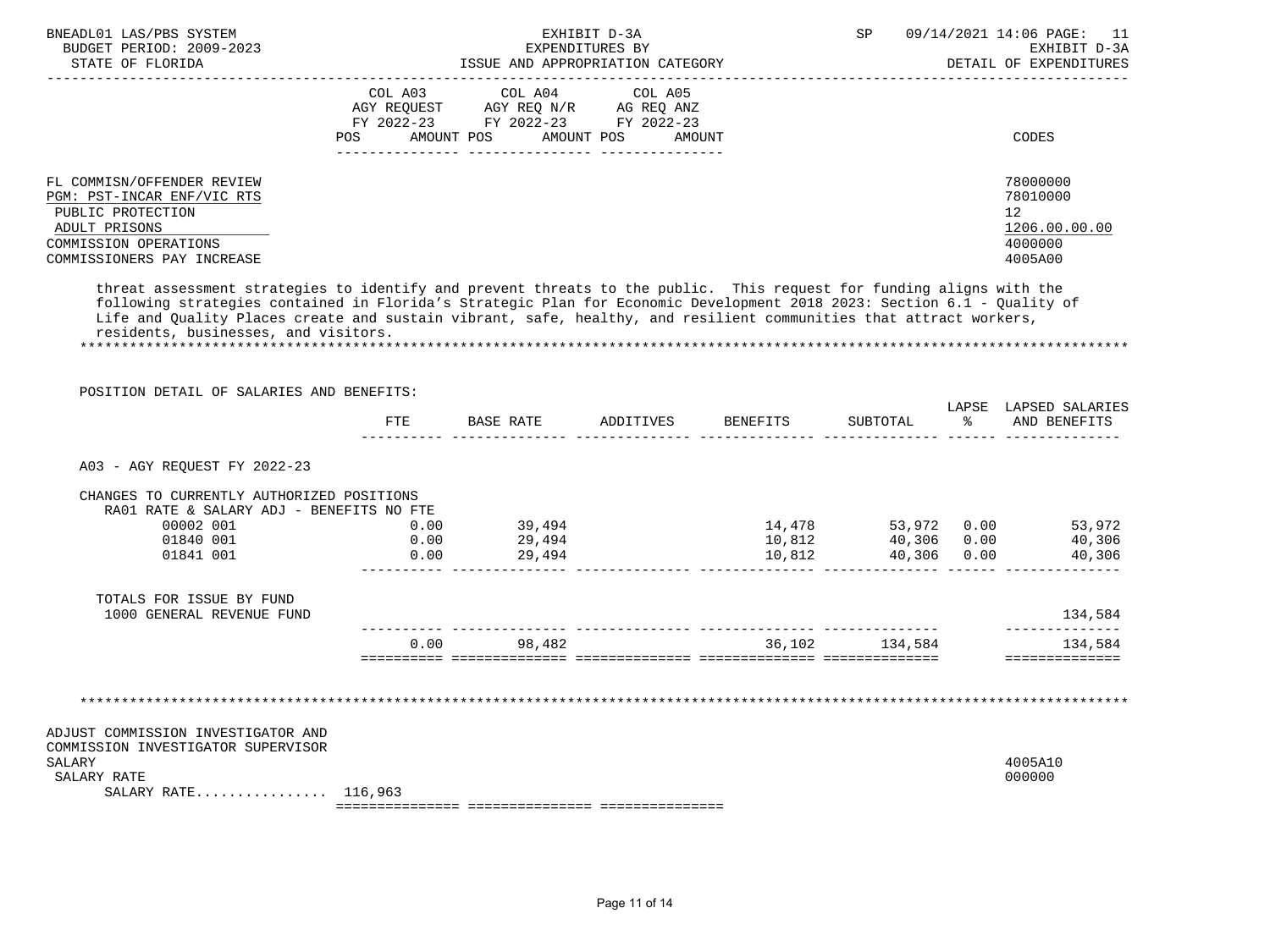| BNEADL01 LAS/PBS SYSTEM<br>BUDGET PERIOD: 2009-2023<br>STATE OF FLORIDA                                                                                                                             | EXHIBIT D-3A<br>EXPENDITURES BY<br>ISSUE AND APPROPRIATION CATEGORY                                                                   | SP | 09/14/2021 14:06 PAGE: 12<br>EXHIBIT D-3A<br>DETAIL OF EXPENDITURES  |
|-----------------------------------------------------------------------------------------------------------------------------------------------------------------------------------------------------|---------------------------------------------------------------------------------------------------------------------------------------|----|----------------------------------------------------------------------|
|                                                                                                                                                                                                     | COL A03 COL A04 COL A05<br>AGY REQUEST AGY REQ N/R AG REQ ANZ<br>FY 2022-23 FY 2022-23 FY 2022-23<br>POS AMOUNT POS AMOUNT POS AMOUNT |    | CODES                                                                |
| FL COMMISN/OFFENDER REVIEW<br>PGM: PST-INCAR ENF/VIC RTS<br>PUBLIC PROTECTION<br>ADULT PRISONS<br>COMMISSION OPERATIONS<br>ADJUST COMMISSION INVESTIGATOR AND<br>COMMISSION INVESTIGATOR SUPERVISOR |                                                                                                                                       |    | 78000000<br>78010000<br>12 <sup>12</sup><br>1206.00.00.00<br>4000000 |
| SALARY<br>SALARIES AND BENEFITS                                                                                                                                                                     |                                                                                                                                       |    | 4005A10<br>010000                                                    |
| GENERAL REVENUE FUND -STATE 138,566                                                                                                                                                                 |                                                                                                                                       |    | 1000 1                                                               |
| TOTAL: ADJUST COMMISSION INVESTIGATOR AND<br>COMMISSION INVESTIGATOR SUPERVISOR<br>SALARY                                                                                                           |                                                                                                                                       |    | 4005A10                                                              |
| TOTAL ISSUE $138,566$<br>TOTAL SALARY RATE 116,963                                                                                                                                                  |                                                                                                                                       |    |                                                                      |
|                                                                                                                                                                                                     |                                                                                                                                       |    |                                                                      |

## \*\*\*\*\*\*\*\*\*\*\*\*\*\*\*\*\*\*\*\*\*\*\*\*\*\*\*\*\*\*\*\*\*\*\*\*\*\*\*\*\*\*\*\*\*\*\*\*\*\*\*\*\*\*\*\*\*\*\*\*\*\*\*\*\*\*\*\*\*\*\*\*\*\*\*\*\*\*\*\*\*\*\*\*\*\*\*\*\*\*\*\*\*\*\*\*\*\*\*\*\*\*\*\*\*\*\*\*\*\*\*\*\*\*\*\*\*\*\*\*\*\*\*\*\*\*\*

## AGENCY ISSUE NARRATIVE:

2022-2023 BUDGET YEAR NARRATIVE: IT COMPONENT? NO

 This issue requests \$138,566 in recurring funds to increase the base salary of 39 FTE Commission Investigators to \$40,000 and a Commission Investigator Supervisor to \$44,306, which includes \$116,963 in salary and \$21,603 in benefits. This issue directly supports the goals of the Commission's Long Range Program Plan to select appropriate individuals for parole, to ensure informed decision making by the Commission and Board of Executive Clemency, and to ensure timely decisions. The Department of Management Services has not increased the base pay of a Commission Investigator for 15 years. The last time the base pay was increased was October 1, 2006, when it was raised to \$35,113.78.

| Position Title                                                | <b>FTE</b> | Salary             |
|---------------------------------------------------------------|------------|--------------------|
| Commission Investigator<br>Commission Investigator Supervisor | 39         | \$115,418<br>1,545 |
| Total FTE/Salary Adjustment                                   | 40         | \$116,963          |

 Commission Investigator's duties and responsibilities, exceed those duties and responsibilities of the Florida Department of Law Enforcement's Criminal Justice Information Consultants I, who have a base pay of \$40,948.

 The Commission operates as the administrative and investigative arm of the Board of Executive Clemency. The forms of clemency include full pardon; pardon without firearm authority; pardon for misdemeanor; commutation of sentence; remission of fines and forfeitures; specific authority to own, possess, or use firearms; restoration of civil rights; and capital case reviews.

 Commission Investigators are responsible for conducting investigations for each clemency application. Commission Investigators interview applicants and conduct comprehensive, confidential investigations utilizing numerous records and multiple databases of county, state, and federal criminal justice agencies. Commission Investigators prepare in-depth confidential investigations for submission to the Commissioners and final comprehensive investigations for the Board of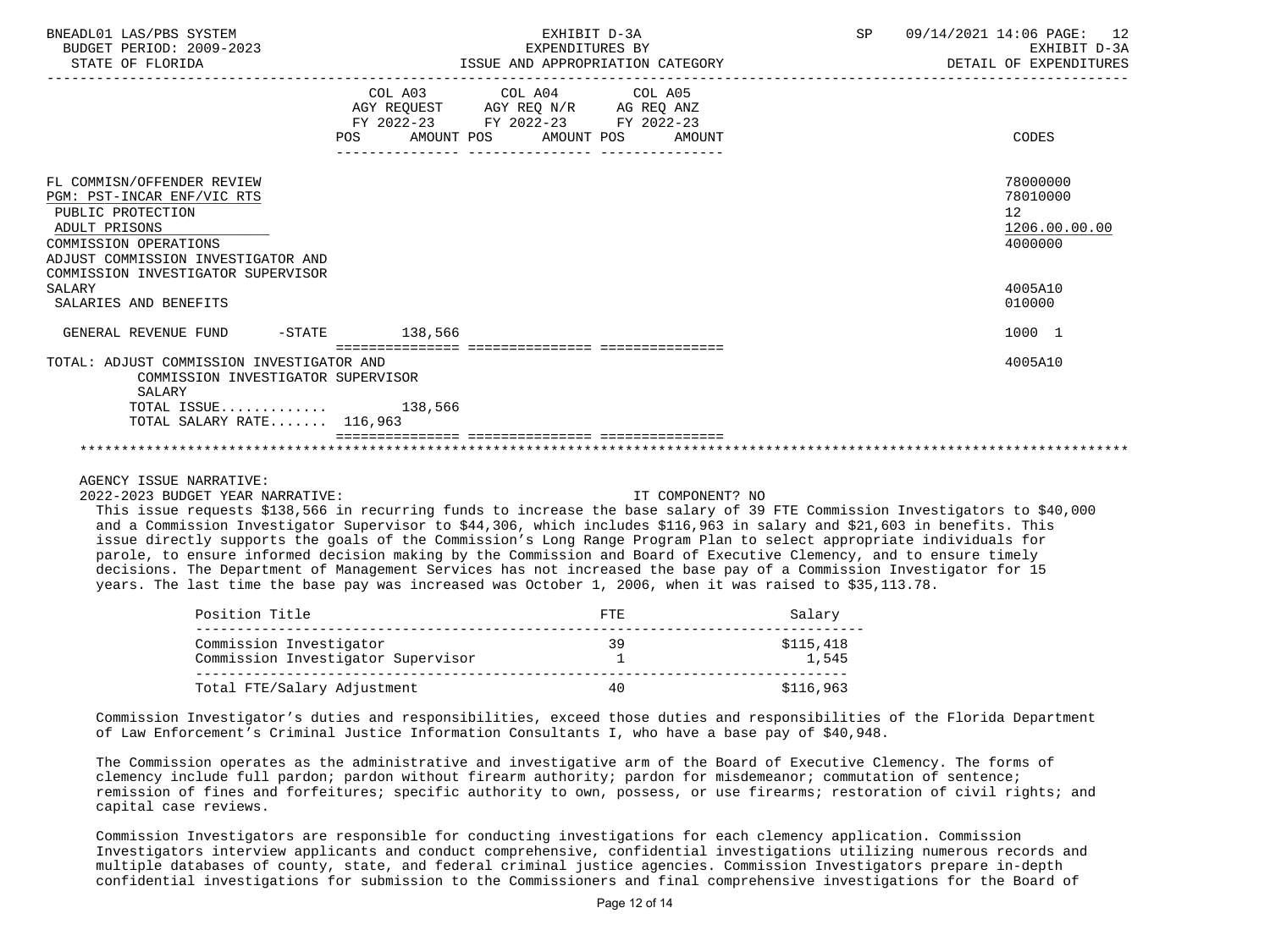| BNEADL01 LAS/PBS SYSTEM<br>BUDGET PERIOD: 2009-2023<br>STATE OF FLORIDA                                                 | EXHIBIT D-3A<br>EXPENDITURES BY<br>ISSUE AND APPROPRIATION CATEGORY                                                                            | <b>SP</b><br>09/14/2021 14:06 PAGE:<br>13<br>EXHIBIT D-3A<br>DETAIL OF EXPENDITURES |
|-------------------------------------------------------------------------------------------------------------------------|------------------------------------------------------------------------------------------------------------------------------------------------|-------------------------------------------------------------------------------------|
|                                                                                                                         | COL A03<br>COL A04 COL A05<br>AGY REOUEST AGY REO N/R<br>AG REQ ANZ<br>FY 2022-23 FY 2022-23 FY 2022-23<br>AMOUNT POS AMOUNT POS AMOUNT<br>POS | CODES                                                                               |
| FL COMMISN/OFFENDER REVIEW<br>PGM: PST-INCAR ENF/VIC RTS<br>PUBLIC PROTECTION<br>ADULT PRISONS<br>COMMISSION OPERATIONS |                                                                                                                                                | 78000000<br>78010000<br>12<br>1206.00.00.00<br>4000000                              |
| ADJUST COMMISSION INVESTIGATOR AND<br>COMMISSION INVESTIGATOR SUPERVISOR<br>SALARY                                      |                                                                                                                                                | 4005A10                                                                             |

 Executive Clemency. These detailed investigations provide a full picture of the applicant's criminal and social history and activities, which assist the Board of Executive Clemency in making informed decisions. Commission Investigators respond to questions and correspondence from Clemency Aides and solicit comments from state attorneys, judges, defense attorneys, victims, victim advocate groups, applicants, and applicant's families. Commission Investigators ensure the accuracy of existing case information for quality assurance purposes and for the review and processing of clemency case workloads and special initiatives for the Board of Executive Clemency.

 Commission Investigators conduct quasi-judicial fact-finding revocation hearings. These hearing are held for offenders who are under parole, conditional medical release, control release, conditional release, or addiction recovery release supervision. These hearings include parole preliminary hearings, final revocation hearings, release on your own recognizance hearings, and courtesy interstate probable cause hearings for the Department of Corrections. Revocation hearings include issuing subpoenas for testimony from witnesses and victims and making a written recommendation to the Commissioners. Commission Investigators conduct interviews on inmates eligible for parole consideration and conduct investigations regarding the suitability of proposed release plans for Conditional Medical Release and parole cases.

 The Rules of Executive Clemency were revised in March 2021, and incorporate implementation language utilized in Amendment 4, resulting in increased complexity of the current Rules of Executive Clemency. The current Rules of Executive Clemency require each applicant presented to the Governor and Cabinet to receive an in-depth investigation. Numerous changes to the Rules of Executive Clemency over the past few decades require a significant amount of historical knowledge, adding to the complexity of the clemency process and the training of staff.

 This request is also consistent with the Governor's priority to ensure public safety and to develop and implement comprehensive threat assessment strategies to identify and prevent threats to the public. This request for funding aligns with the following strategies contained in Florida's Strategic Plan for Economic Development 2018 2023: Section 6.1 Quality of Life and Quality Places Create and sustain vibrant, safe, healthy, and resilient communities that attract workers, residents, businesses, and visitors. \*\*\*\*\*\*\*\*\*\*\*\*\*\*\*\*\*\*\*\*\*\*\*\*\*\*\*\*\*\*\*\*\*\*\*\*\*\*\*\*\*\*\*\*\*\*\*\*\*\*\*\*\*\*\*\*\*\*\*\*\*\*\*\*\*\*\*\*\*\*\*\*\*\*\*\*\*\*\*\*\*\*\*\*\*\*\*\*\*\*\*\*\*\*\*\*\*\*\*\*\*\*\*\*\*\*\*\*\*\*\*\*\*\*\*\*\*\*\*\*\*\*\*\*\*\*\*